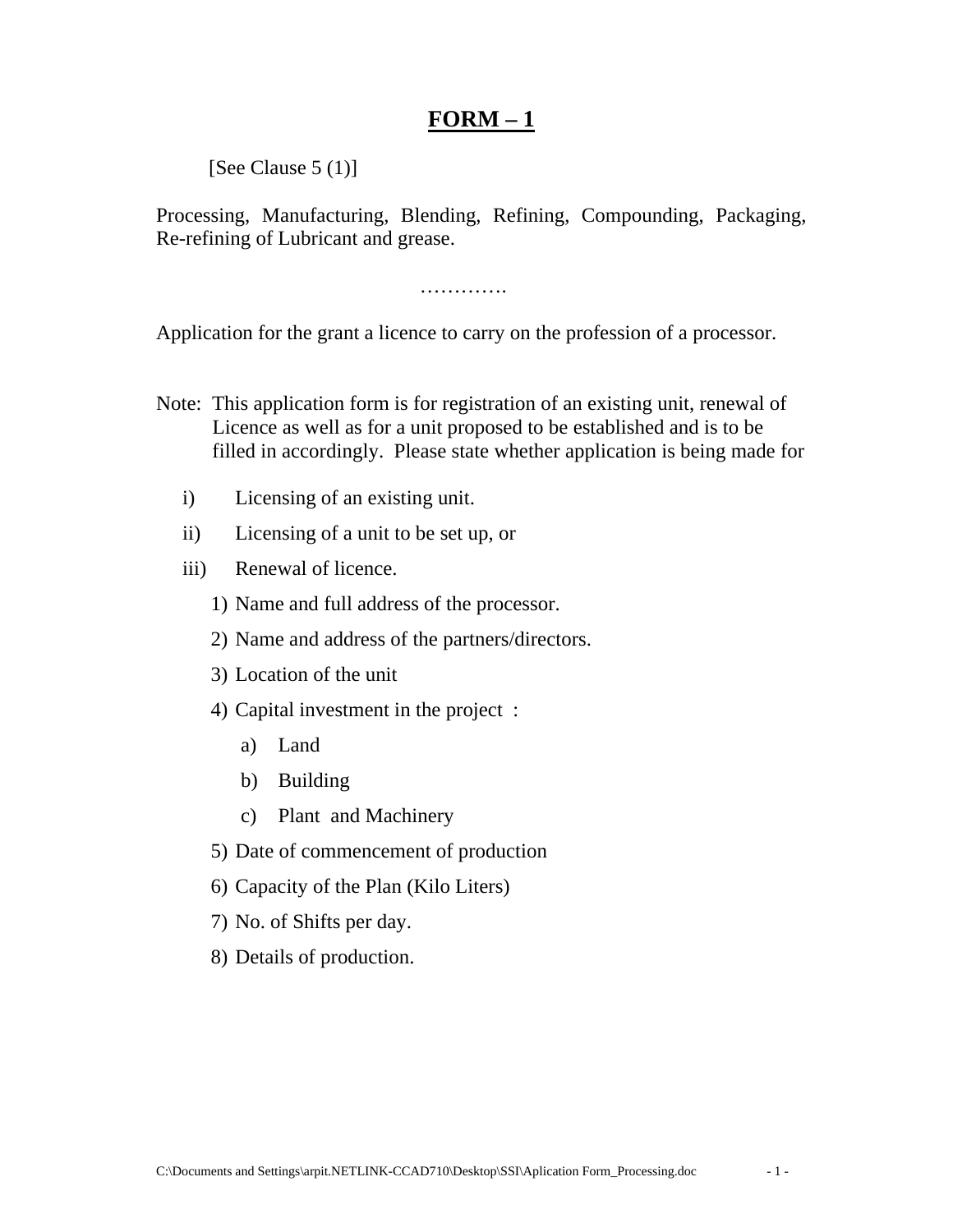| Type of Lubricant                     | Specifications    | Brand name or     | Quantity (in kilo |
|---------------------------------------|-------------------|-------------------|-------------------|
| and Grease                            | (The relevant ISI | trade name of the | liters) and in    |
|                                       | specification if  | product, if any   | value in (Rs.     |
|                                       | produced to such  |                   | Approx.) of       |
|                                       | specification,    |                   | production during |
|                                       | otherwise the     |                   | two previous      |
|                                       | specification to  |                   | calendar years.   |
|                                       | which the product |                   |                   |
|                                       | would be or is    |                   |                   |
|                                       | being made)       |                   |                   |
| $\mathbf{i}$<br>Engine/Crank case oil |                   |                   |                   |
| $\rm ii)$<br>Gear Oils                |                   |                   |                   |
| iii) Industrial Oils                  |                   |                   |                   |
| iv)<br>Greases                        |                   |                   |                   |
| Speciality<br>V)                      |                   |                   |                   |
| Others (Specify)<br>$\rm{vi})$        |                   |                   |                   |

- 9. The sources and details of procurement of base oils and additives.
- 10. Process details A brief description of the process.

## 11. Storage Capacity available/planned

- a) for raw materials
- b) for intermediate products
- c) for finished products
- 12. Statement of utilities giving sources, quantities, assurance of supply.

 Electricity (Kw) Fuel Oil (KL) Coal (Tones) Water **Others** 

- 13. Total manpower employed/to be employed.
- 14. Plant Facility (existing or planned)

 Please give details of equipment Including laboratory equipment for Quality control.